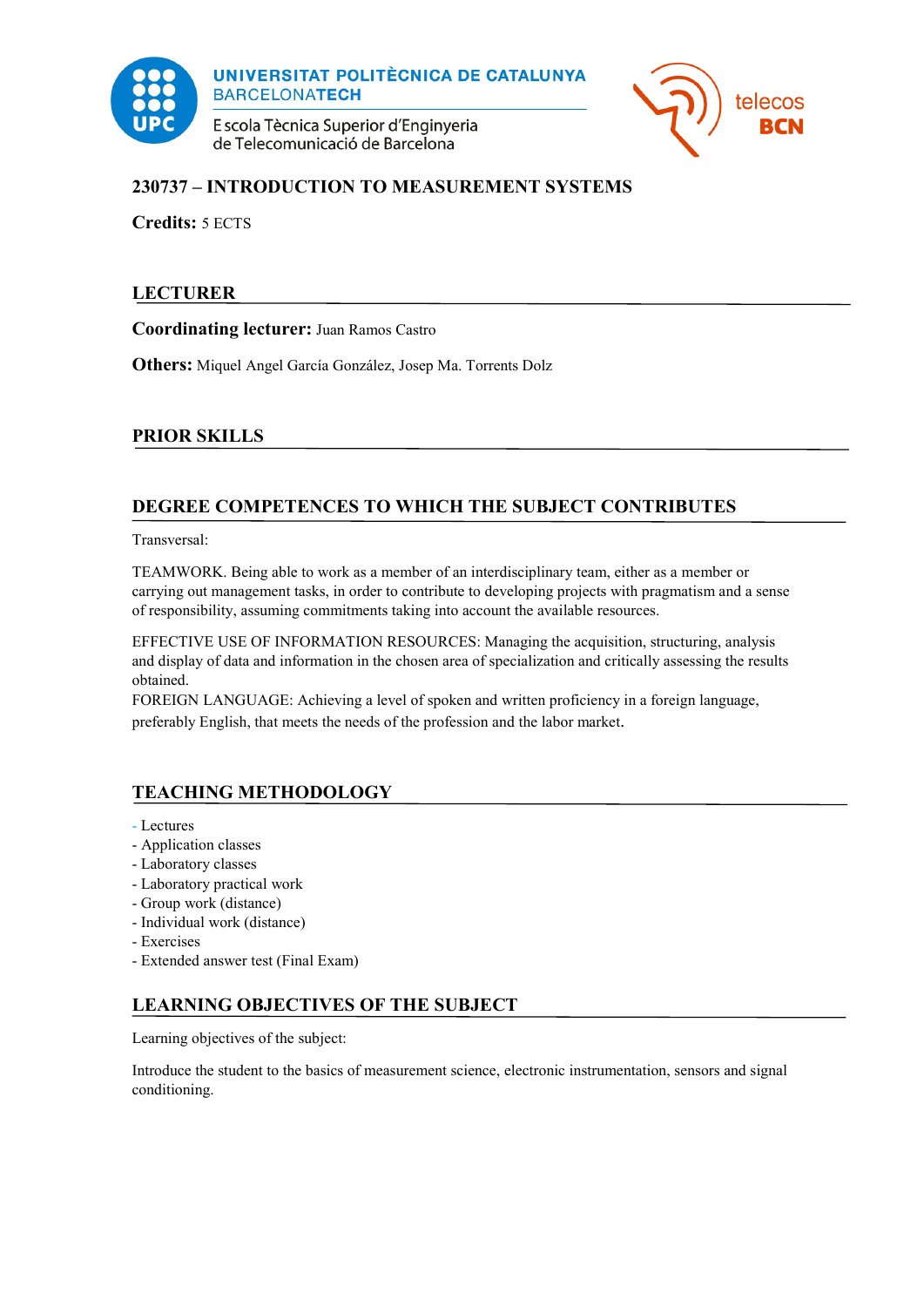

E scola Tècnica Superior d'Enginyeria de Telecomunicació de Barcelona



Learning results of the subject:

- Specify, design and use electronic instrumentation and measurement systems. Know the principles of measurement theory and the main estimators. Capacity to adequately express and estimate uncertainty in measurement results. Know the origins and effects of noise and interference in systems of measure. Know the operating principles of sensors. Understand the need and know the structure of conditioning circuits basics.

## **STUDY LOAD**

Hours large group: 26

Hours small group: 13

Hours self study: 86

## **CONTENTS**

#### **Theory**

1. Introduction to measurement theory

Basic terminology, Sources of uncertainty and categories Uncertainty evaluation and management in measurements

Full-or-part-time: 21h Theory classes: 6h Self study : 15h

2. Time and frequency domain magnitude estimation Basic descriptions: linear physical systems, statistical principles, random variables Time and frequency estimators

Full-or-part-time: 21h Theory classes: 6h Self study : 15h

3. Sensors and signal conditioning Modulating sensors Generating sensors

> Full-or-part-time: 28h Theory classes: 8h Self study : 20h

4. Data acquisition systems Signal multiplexing A/D D/A conversion

> Full-or-part-time: 14h Theory classes: 4h Self study : 10h

#### **Lab**

L1. Introduction to the instrumentation laboratory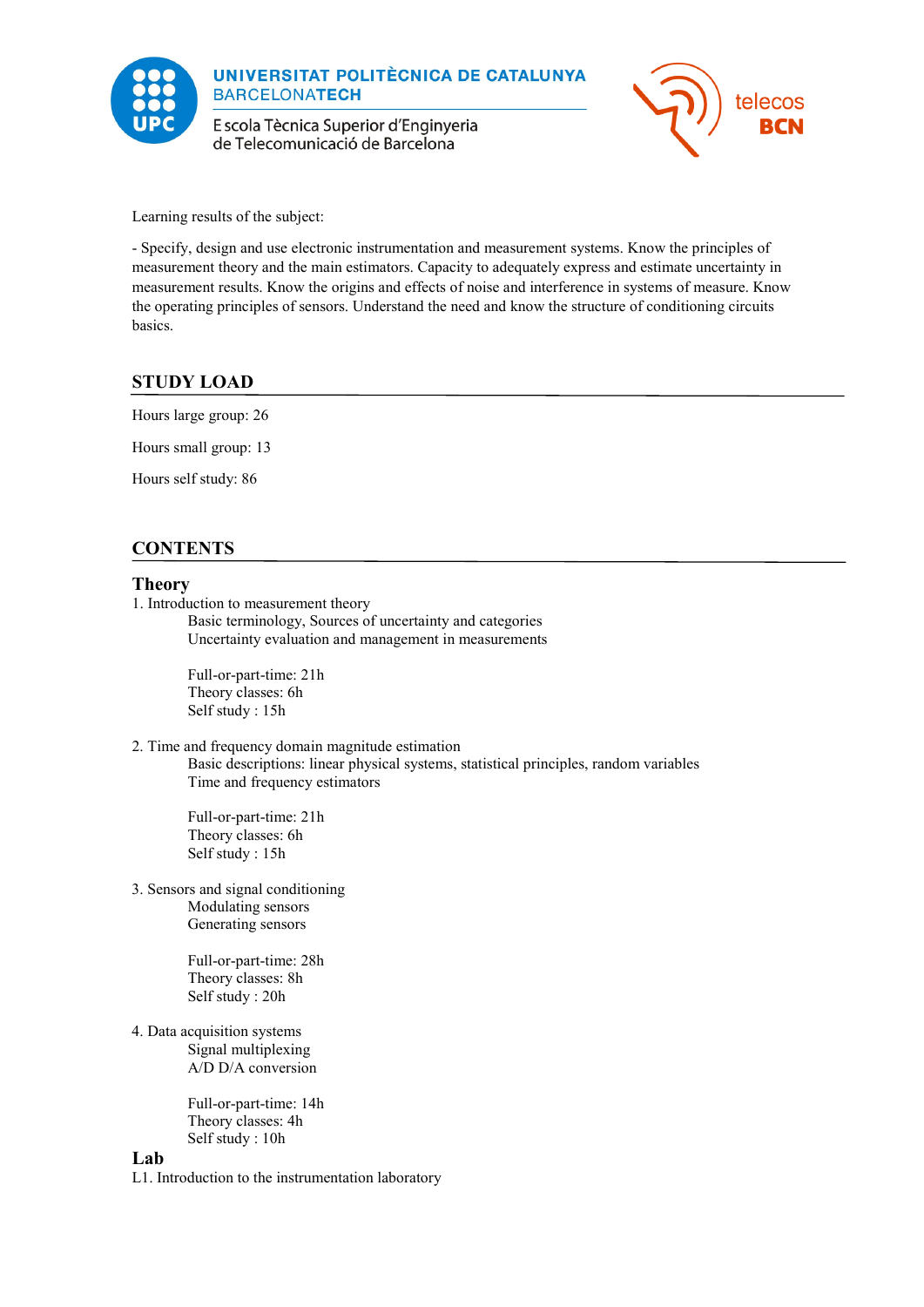

### **UNIVERSITAT POLITÈCNICA DE CATALUNYA BARCELONATECH**



E scola Tècnica Superior d'Enginyeria de Telecomunicació de Barcelona

Familiarization with the laboratory work environment Use of LabView for signal simulation

Full-or-part-time: 7h Laboratory classes: 2h Self study : 5h

L2. Assessment of type  $A \& B$  uncertainty in measurements with digital multimeters Evaluation with digital multimeter measuring AC+DC voltage for various types of signal sources

Full-or-part-time: 7h Laboratory classes: 2h Self study : 5h

L3. Automatic measurements with digital oscilloscopes in the instrumentation laboratory Automatically measure a filter frequency response

Full-or-part-time: 7h Laboratory classes: 2h Self study : 5h

L4. Characterization and measurement of an NTC thermistor. Application to temperature measurement for drift correction.

Basic conditioning circuit of an NTC Characterization and calibration of a measurement system

Full-or-part-time: 7h Laboratory classes: 2h Self study : 5h

#### L5. Calibration of a load cell

Conditioning of a load cell Obtaining the response function

Full-or-part-time: 7h Laboratory classes: 2h Self study : 5h

### **GRADING SYSTEM**

| - Final examination:             | 45 %   |
|----------------------------------|--------|
| - Partial examination (control): | $15\%$ |
| - Exercises :                    | $10\%$ |
| - Laboratory assessments:        | $30\%$ |